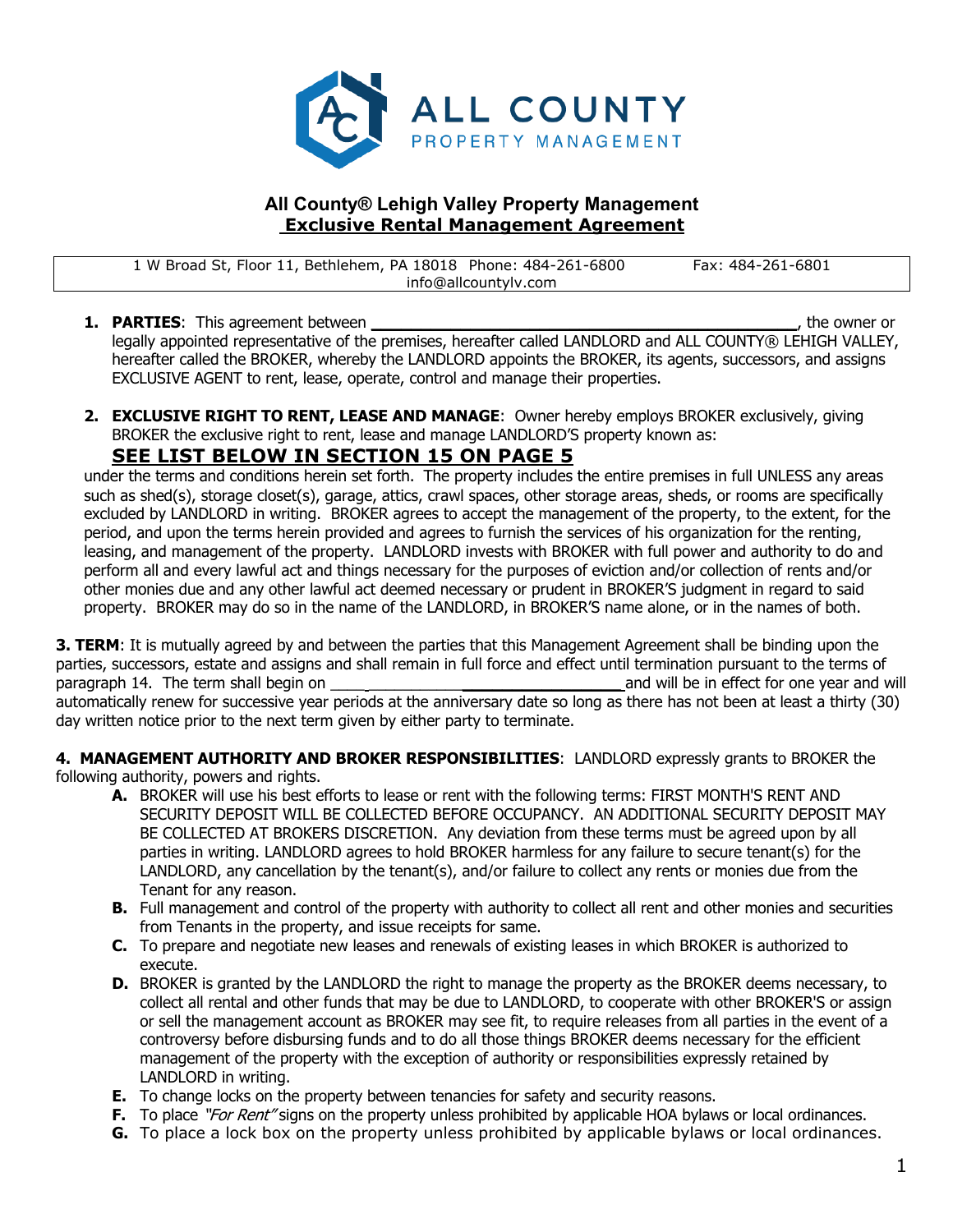- **H.** BROKER is given the Exclusive Right to screen and approve or disapprove prospective tenant(s), to deliver, on LANDLORD'S behalf, any default notices to tenant(s) as may be necessary.
- **I.** LANDLORD agrees that any legal notices or institution of eviction or damage proceedings against tenant(s), through the courts or otherwise, must be taken by the LANDLORD individually or, with the permission of LANDLORD, BROKER shall hire an attorney to perform the eviction. Costs and attorney's fees to evict tenant(s) or otherwise will be paid by LANDLORD in advance and LANDLORD agrees to hold BROKER harmless for same.
- **J.** In the event tenant(s) vacate voluntarily or involuntarily owing rent monies due under the terms of the lease or any renewals, and, if these monies are collected in whole or part in the future, LANDLORD agrees that BROKER is entitled to a commission on any monies received in the percentage as set forth below and agrees to remit same to BROKER.
- **K.** To have repairs made, to purchase necessary supplies, to provide for all negotiating and contractual arrangements by suppliers or other independent contractors for all improvements, maintenance or repair services deemed necessary by LANDLORD and/or BROKER or to comply with applicable building housing, and health codes, and to determine that such services were performed in a proper and prescribed manner. LANDLORD'S approval shall be obtained on each improvement, maintenance or repair item that shall exceed two hundred dollars (\$200.00) in cost, except for emergency repairs. In case of emergency, i.e. air conditioning, heat, refrigerator, range or plumbing or any other repair the BROKER deems an emergency and or necessary in Broker's sole judgment for the safety of the tenant(s) or the welfare of the property, BROKER has authority to institute repairs, even if over the aforementioned limit.
- **L.** To collect from applicants or tenants any or all of the following: administrative fee, application fees, late rent fees, non-sufficient fund bank fees, re-leasing fees, lease modification fees, default notice fees, or any other fees that may now or in the future become a tenant(s) obligation. All such fees shall belong to BROKER to offset BROKER'S extra time and expense for handling additional work and responsibilities related to such fees need not account for such fees to LANDLORD, except late fees are split 50% between BROKER and LANDLORD. Funds collected from tenant(s) each month shall be applied to tenant(s) obligations chronologically beginning with the earliest obligation incurred.
- **M.** To receive interest on any BROKER trust accounts, and interest received, if any, shall belong to BROKER to offset BROKER'S time and expense of maintaining such accounts, and agent need not account for such interest earned to LANDLORD.
- **N.** To render monthly statements to LANDLORD of income and expenses and to disburse to LANDLORD the net proceeds of such accounting. Statements and financial disbursements will be made monthly-customarily between the  $15<sup>th</sup>$  and  $20<sup>th</sup>$  of each month, but in no case, will disbursements be made until tenant(s) funds have cleared BROKER'S bank. In the event disbursements should be made in excess of income collected, LANDLORD shall pay back such excess promptly to BROKER.
- **O.** In the event a Tenant is sent to a collection agency or a prospective tenant places a good faith or holding deposit with BROKER and fails to take possession, said deposit/fee or portion thereof, if retained, shall be disbursed 50% to LANDLORD and 50% to BROKER. BROKER retains the sole and exclusive right to refund this deposit to prospective Tenant in full or part upon the advice of BROKERS legal counsel and LANDLORD agrees to hold BROKER harmless for same.

## **5. LANDLORD ASSURANCES AND RESPONSIBILITIES:**

- **A.** LANDLORD warrants that the property to be managed is a legal rental unit and rental of same will not be in violation of any ordinances. LANDLORD warrants that he/she/they constitute all of the owners of the property and will provide a copy of the deed if requested by BROKER. LANDLORD assures that he/she/they have full power and authority to hire BROKER and have the right to receive income proceeds from the property and that this power, authority, and right have not been assigned, or transferred to others.
- **B.** LANDLORD shall place in reserve with BROKER Five Hundred **(\$500.00)** per property, for the purpose of maintenance, repairs, or other expenses that may arise, and authorizes BROKER to replenish this reserve from rents collected.
- **C.** To cooperate fully with BROKER with all applicable building, housing, and health codes, as well as fair housing regulations. The property shall be rented without regard to race, creed, color, religion, sex, national origin, age, disability, marital status, familial status, or sexual preferences.
- **D.** To indemnify, defend, and save BROKER harmless to all costs, expenses, suits, claims, liabilities, damages, proceedings, or attorney's fees, including but not limited to those arising out of any injury or death to any person or persons or damage to any property of any kind whatsoever and to whomsoever belonging, including LANDLORD, in any way relating to the rental, leasing, and management of the property or the performance or exercise of any of the duties, obligations, powers, rights or authority granted to BROKER.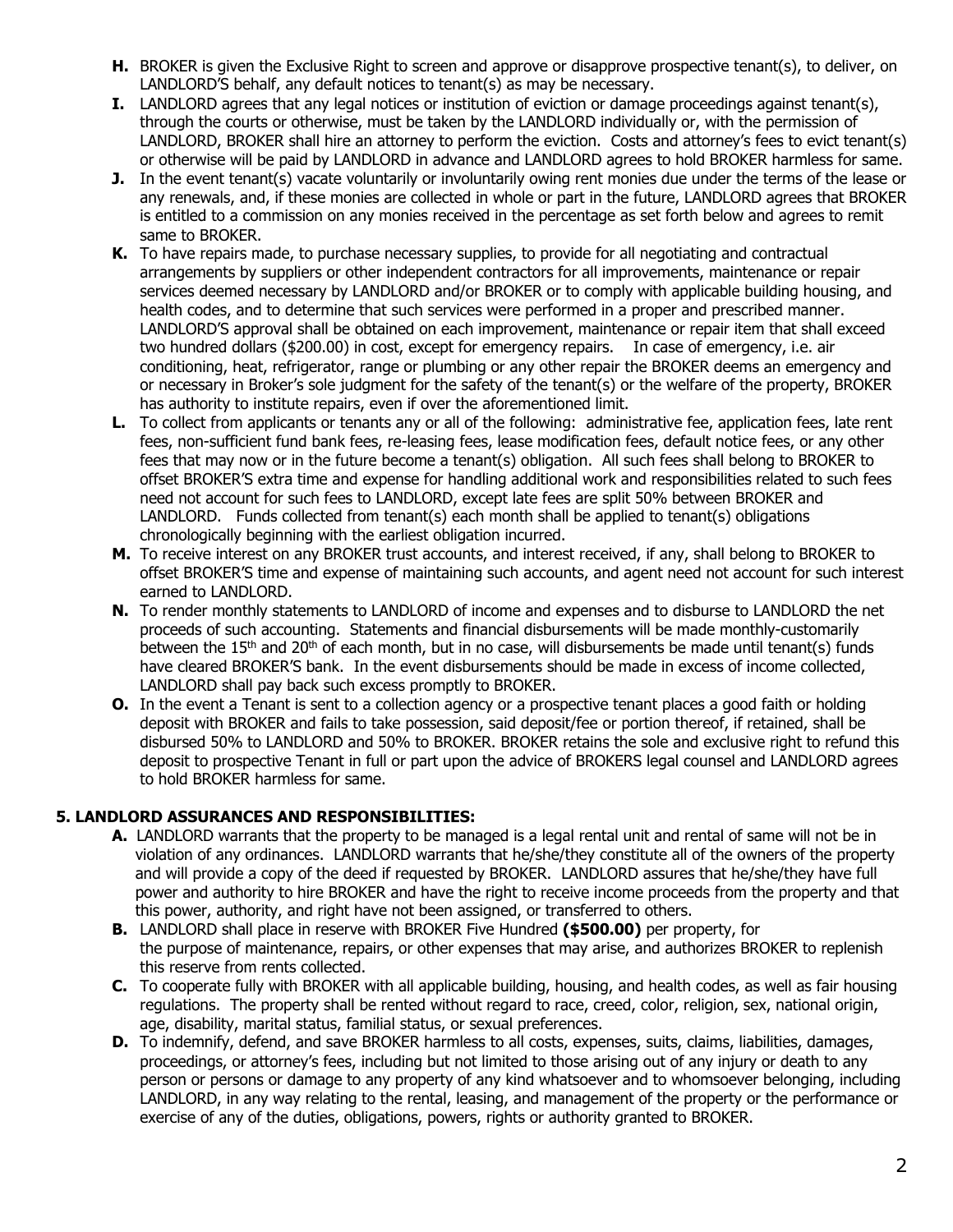**6. INSURANCE/FEES/TAXES/CHARGES**: LANDLORD shall pay direct any condominium maintenance fees, taxes, insurance, mortgages, and other charges. LANDLORD agrees that they shall maintain public liability insurance coverage on the property at all times in an amount not less than \$100,000.00 per person and \$300,000.00 per occurrence and shall furnish BROKER with proof of insurance and a copy of the declaration page within 14 days of the execution of this agreement. LANDLORD agrees to name BROKER as an additional insured on all policies. LANDLORD agrees to pay BROKER an annual fee of \$50.00 if said insurance declaration page is not provided to BROKER. LANDLORD agrees to and does hereby indemnify and hold harmless BROKER, it's employees, agents and assigns, from any and all claims, suits, damages costs, losses and expenses arising from the management of the property and from any injury to persons and/or property occurring on or about the premises. LANDLORD agrees to indemnify BROKER for any damages suffered as a result of any lapse in or failure by LANDLORD to maintain insurance coverage.

**7. UTILITIES:** If allowed by law and unless otherwise agreed to by the parties, Tenant(s) are required to have telephone service, cable, electric service, water service and all other utilities in their own name. In any lease where the tenant(s) shall have use of the LANDLORD's utilities and be responsible for all or part of the bill(s), LANDLORD shall pay the entire bill in a timely manner and forward copies to this office for reimbursement. Under no circumstances shall LANDLORD cause the termination of these services and LANDLORD agrees to indemnify BROKER for any damages or litigation fees/cost incurred by BROKER if LANDLORD improperly terminates a utility service. BROKER will deduct bills to the extent of funds available and LANDLORD agrees that BROKER shall be in no way responsible for nonpayment of or theft of any utility service by tenant(s). If BROKER collects laundry money on behalf of an owner, a 50% fee of monies collected will be paid to the BROKER by the LANDLORD. If BROKER collects laundry money on behalf of the LANDLORD, a 50% fee of monies collected will be due to the BROKER by the LANDLORD.

**8. CONDOMINIUM/HOMEOWNERS ASSOCIATIONS**: In a condominium unit, the lease shall be subject to the Declaration of Condominium pertaining thereto and the rules and regulations of the Association and Board of Directors there under and, further, the LANDLORD shall be responsible for providing BROKER with all current rules and regulations, and for payment of any recreation, land, and/or other fees, fines levied by the association, or assessments and LANDLORD agrees to indemnify BROKER for payment of same. In the event the tenant(s) fail to comply with the rules and regulations and the association or board levies fines or assessments against the LANDLORD, LANDLORD agrees that BROKER is in no way liable for the payment of any fees, fines, or assessments.

**9. FURNISHINGS/WARRANTIES**: The LANDLORD shall deliver a copy of the furnishings inventory if furnished or, in the alternate, pay the BROKER \$30.00 to provide same. (The \$30.00 fee is subject to change with notification by first class mail). It is LANDLORD's responsibility to keep the inventory current. LANDLORD is also to deliver copies to BROKER of any Service Contracts or Warranties that exist, if any. If no Warranties or Service Contracts are received at the time this agreement is executed, BROKER shall assume none exist. LANDLORD will provide four (4) full sets of keys plus two (2) mail keys (if applicable) to the BROKER. In unfurnished units, LANDLORD will provide window treatments/basic blinds and screens for windows and doors (if applicable) and their hardware or authorize BROKER to purchase and install same.

**10. DAMAGES or MISSING ITEMS**: BROKER is not responsible for damage to the premises or items missing, switched out, lost or damaged under any circumstances, including but not limited to, theft, vandalism or negligence of tenant(s) or their guests. In furnished units, an inventory will be checked by BROKER at departure. In the event tenant(s) damage the premises or owes any monies to the LANDLORD, BROKER is given the exclusive authority to determine in its professional judgment the amount due, charge the Tenant accordingly and/or settle with the tenant(s) upon advice of BROKER'S legal counsel. Broker is given the power to make claims upon the security deposit on behalf of Landlord and Broker shall not be held liable for any failure to make claim(s) on any damages which were not readily apparent to Broker.

**11. OFFICE SERVICES AT OPTION TO LANDLORD:** Broker provides direct deposit free of charge to deposit funds into LANDLORD'S account. LANDLORD may request a paper check mailed at \$10 per check. BROKER provides online statements free of charge with a specific log-in ID, which are to be run from the  $16<sup>th</sup>$  to the  $15<sup>th</sup>$  of the months. Documents available and older than 3 months may be emailed for \$1 per document page or mailed at \$5 per document page.

**12. BROKER COMPENSATION**: BROKER shall be entitled to a rental commission from all rent monies collected and shall retain any charges deemed "additional rent" or fees in the lease agreement.

**A. START UP FEE:** There is no start-up fee with All County.

#### **B. FOR LEASING (with management services):**

a. **LEASING:** Upon BROKER filling a vacancy with an approved tenant, a one-time Leasing fee of a full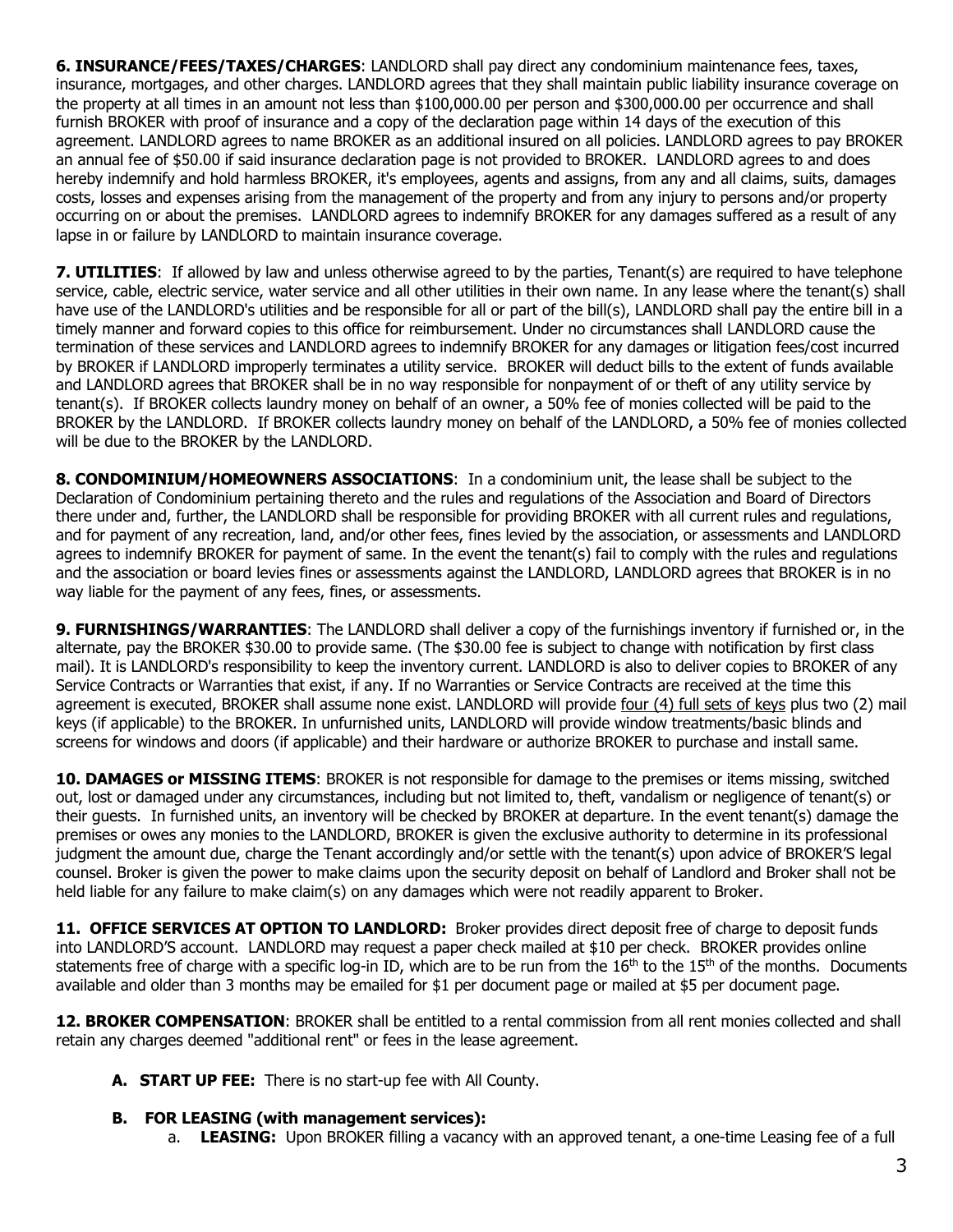month's rent or a minimum of \$400, whichever is greater. THIS IS A ONE-TIME MANDATORY FEE, which covers a wide variety of services such as advertising, showing vacant unit(s), fully computerized system, arranging for and supervising repairs, inspections, collection and payment of applicable local and state taxes from funds received from tenant(s), preparation of Federal Form # 1099, etc.

- b. **LEASE EXTENSIONS:** In the event there is a new lease entered into by a current tenant, a Lease Renewal fee of **\$175** is due upon execution. In the event LANDLORD agrees to any lease with a contracted term over 1 year, an additional Lease Extension fee of \$175 is due upon execution above and beyond Leasing or Renewal Fee.
- c. **LEASE GUARANTEE:** If a tenant has been qualified by BROKER and defaults within the first 6 months of original lease term, BROKER agrees not to charge a leasing fee. If a tenant has been qualified by BROKER and defaults within 7 to 9 months of original lease term, BROKER agrees to reduce leasing fee by one half (1/2) when re-leasing property.
- **C. FOR MANAGEMENT:** The management fee will be 10% of all rents received or a minimum of \$99 per month, whichever is greater. This fee is collected ONLY when rents are collected that month, so if no money is collected, no fees are charged. This 10% fee is collected also on any money received by tenants to pay for charges such as utilities, repair damages, concessions to the tenant for hotel, etc.
- **D. MAINTENANCE SURCHARGES:** There is no mark-up of any bill paid on behalf of the LANDLORD by BROKER.
- **E. COMPETITOR MATCH:** We will match our competitors' contracts within 25 miles of our office. Subject to verification & prudence.
- **F. PRE-EXISTING CONDITION COORDINATION:** As BROKER typically does not receive any compensation while a unit is vacant, in the event the property requires extensive amount of effort prior to placing the property on the market, either due to pre-existing conditions or from damages caused by a tenant BROKER did not procure, LANDLORD agrees to pay BROKER a one-time fee based on the following schedule:

Up to 2 contractor bids: Free. (Example: Minor handyman items, paint, and carpet).

 For 3 or up to 4 contractor bids: ½ on one full month's rent or a minimum of \$400, whichever is greater. Handling the eviction legal paperwork (of the courts and an attorney) of any tenant not procured by BROKER, LANDLORD agrees to pay BROKER a flat fee of \$300.

 BROKER will not place a tenant using government assisted housing vouchers on a vacancy, unless LANDLORD explicitly requests it, and if so LANDLORD agrees to pay BROKER a fee of \$250 for handling paperwork and inspections with the government assisted housing authority. An additional fee of \$150 will be charged to the LANDLORD for lease renewals for government assisted housing in addition to the lease extension/renewal fee.

#### **G. IF BROKER IS LEASING ONLY, NOT MANAGING (aka: EARLY TERMINATION OPTION)**

- a. A **\$250 advertising fee** must be paid to BROKER upfront, before advertising will start.
- b. Upon BROKER filling a vacancy with an approved tenant, a one-time leasing fee of a full month's rent will be due from LANDLORD. This will cover a wide variety of services such as showing the vacant unit, collecting applications, screening all prospects, full lease execution, confirmation of utility transfers, collection of security deposit, closing out of the account.
- **H. TRANSACTIONAL SALE:** In the event the property, in part or whole, shall be offered for sale to a tenant or buyer procured by BROKER at any time, even after tenancy has been terminated and even after the management agreement has been terminated and for the following 12 months of such, LANDLORD agrees to pay BROKER a commission equal to 6% of the gross sales price of the property upon closing of any such sale.

**13. POWER OF ATTORNEY:** LANDLORD(s) hereby grant Broker, its agents, successors and assigns the authority and power of attorney to sign leases and other documents pertaining to the management of the property on behalf of and in place of LANDLORD(s). LANDLORD(s) hereby agree that they will be bound by such signature of BROKER, its agents, successors and assigns as if LANDLORD had signed the lease or other pertaining documents. LANDLORD(s) signature on this agreement authorizes BROKER to assume power of attorney.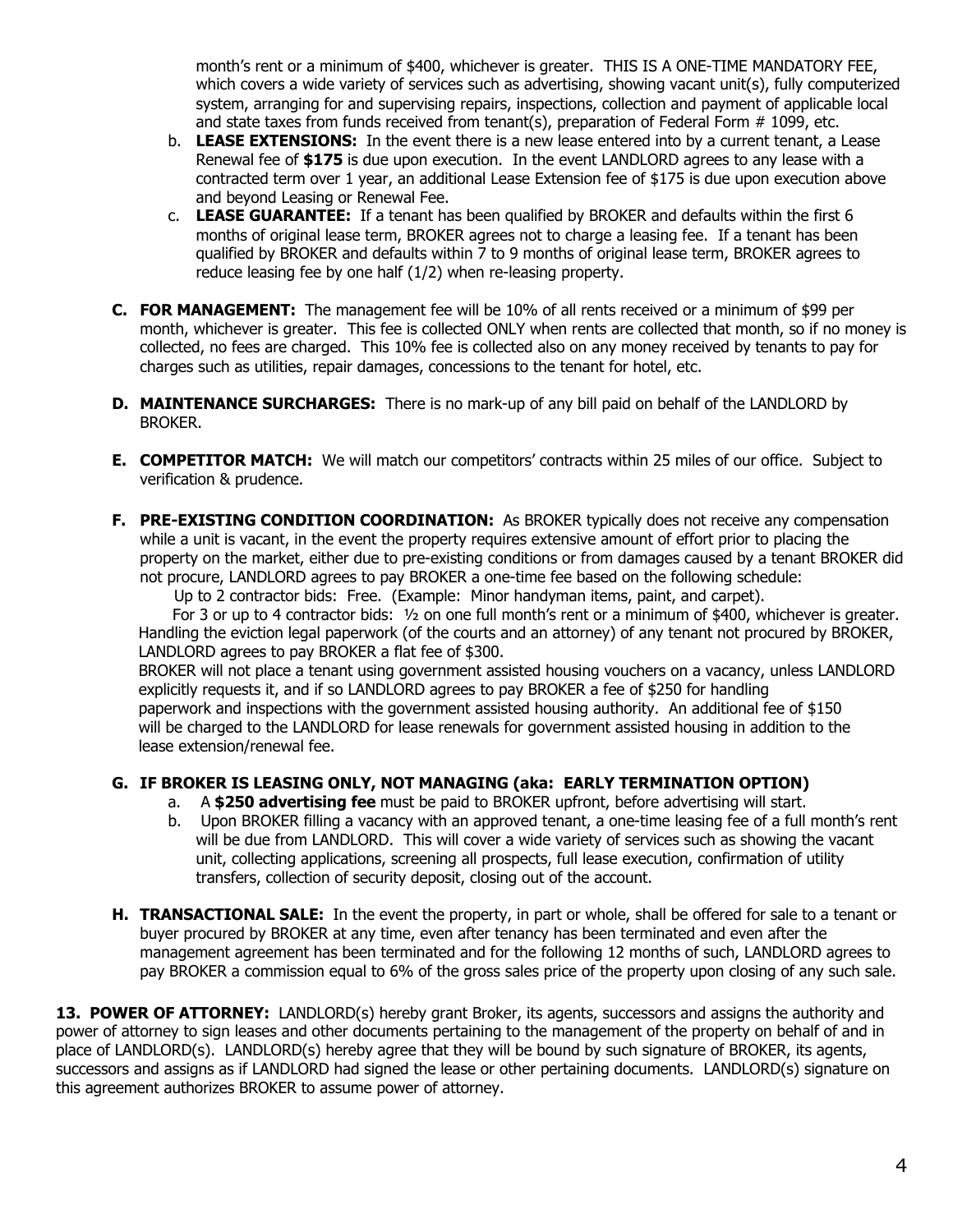**14. TERMINATION:** Termination by LANDLORD is effective 30 days after when actually physically received by BROKER. In the event this agreement is terminated by LANDLORD or BROKER, the BROKER's rights provided for in paragraph 13 shall survive such termination for a period not to exceed 30 days (termination period). BROKER reserves the right to cancel the management agreement immediately with written or verbal notice. All monies expended by BROKER shall be paid to BROKER prior to this cancellation and BROKER is authorized to withhold any sums owed to BROKER from monies held prior to the final disbursement to LANDLORD. For any lease that is executed within 120 days of termination, LANDLORD shall pay to BROKER an amount equal to one full month's rent plus a \$250 advertising fee. LANDLORD agrees to pay a \$250 cancellation fee if no tenant is placed in a property within four (4) months of the execution date of this agreement.

**15. NOTICES**: Whenever any notice is required in this agreement or desire to communicate formally or legally by LANDLORD to BROKER, notice must be in writing and mailed certified or return receipt requested to the address as indicated hereafter, and deemed delivered upon actual physical receipt thereof, not date of mailing.

| <b>List of Properties per Section 2:</b><br><b>Address</b> |                                | City                                                                         | County      | <b>State</b>                 | Zip        |  |
|------------------------------------------------------------|--------------------------------|------------------------------------------------------------------------------|-------------|------------------------------|------------|--|
| Home Phone                                                 |                                | <b>Work Phone</b>                                                            |             |                              | Cell Phone |  |
| Email Address:                                             |                                |                                                                              |             |                              |            |  |
| Mailing Address:                                           |                                |                                                                              |             |                              |            |  |
|                                                            |                                | Owner name (Printed)                                                         |             |                              | Tax $ID#$  |  |
|                                                            | LANDLORD:<br><b>Print Name</b> | Owner name (Printed)                                                         |             | Tax ID $#$                   |            |  |
|                                                            |                                | 1 W Broad St, Floor 11<br>Bethlehem, PA 18018<br>Email: info@allcountylv.com | Ph:<br>Fax: | 484-261-6800<br>484-261-6801 |            |  |
|                                                            | <b>BROKER:</b>                 | All County Lehigh Valley                                                     |             |                              |            |  |

#### **16. ADDITIONAL TERMS**

**A. RECOVERY FUND** Pennsylvania has a Real Estate Recovery Fund (the Fund) to repay any person who has received a final court ruling (civil judgment) against a Pennsylvania real estate licensee because of fraud, misrepresentation, or deceit in a real estate transaction. The Fund repays persons who have not been able to collect the judgment after trying all lawful ways to do so. For complete details about the Fund, call (717) 783-3658

#### **B. GOVERNING LAW, VENUE, AND PERSONAL JURISDICTION**

- (A) The validity and construction of this Agreement, and the rights and duties of the parties, will be governed in accordance with the laws of the Commonwealth of Pennsylvania.
- (B) The parties agree that any dispute, controversy or claim arising under or in connection with this Agreement or its performance by either party submitted to a court shall be filed exclusively by and in the state or federal courts sitting in the Commonwealth of Pennsylvania.

**C. MEDIATION** LANDLORD and BROKER will submit all disputes or claims that arise from this Agreement to mediation. Mediation fees, contained in the mediator's fee schedule, will be divided equally among the parties and will be paid before the mediation conference. This mediation process must be concluded before any party to the dispute may initiate legal proceedings in any courtroom, with the exception of filing a summons if it is necessary to stop any statute of limitations from expiring. Any agreement reached through mediation and signed by the parties will be binding. Any agreement to mediate disputes or claims arising from this Agreement will survive termination.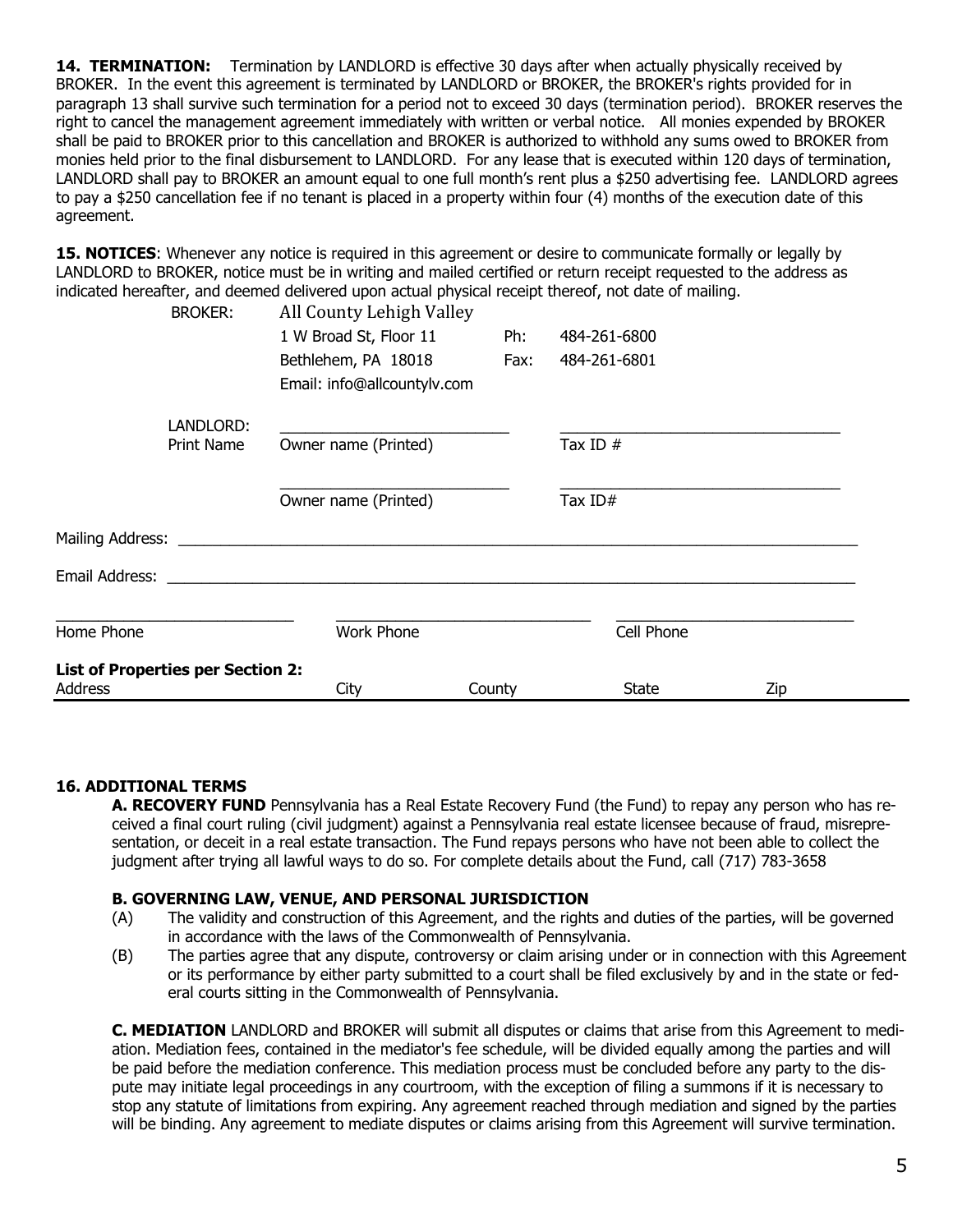#### **D.NOTICE TO PERSONS OFFERING TO SELL OR RENT HOUSING IN PENNSYLVANIA**

- (A) Your attention is directed to the provisions of the Pennsylvania Human Relations Act, as amended (43 P.S. §951, et seq.). This law prohibits discrimination because of race, color, familial status, religious creed, ancestry, age, sex, national origin, handicap or disability, use of guide or support animals because of the blindness, deafness or physical handicap of the user or because the user is a handler or trainer of support or guide animals in the selling, leasing or financing of residential housing. All housing offered for sale is subject to the provisions of the law. In the rental of housing, the provisions of the law apply to all residences except (1) single or two-unit buildings in which one of the units is occupied by the LANDLORD or lessee, and (2) rooms in a landlord-occupied rooming house with a common entrance. The only general category of housing which is exempt from the provisions of the law is housing owned by religious, charitable, educational, private or fraternal organizations, and used to promote the religious principles or the aims, purposes or fraternal principles for which such organizations were established. Note: an amendment to the Real Estate Brokers License Act of May 1, 1929, Act of October 11, 1967, makes it unlawful for a real estate broker or salesperson to accept a listing with an understanding that illegal discrimination in the sale or rental of housing is to be practiced. The rules and regulations of the Pennsylvania Human Relations Commission (16 Pa. Code §43.21) require that all licensed brokers or salespersons with whom you list your property for sale or rent shall give you a copy of this notice. The purpose of this notice is to help you comply with the fair housing provisions of the Pennsylvania Law.
- (B) The municipality in which the Property is located may have enacted an ordinance or other law that extends the protections for access to housing to additional classes of individuals, such as gay, lesbian, bisexual and transgender individuals and couples. BROKER and LANDLORD are advised to check with the local municipality, a representative from the Pennsylvania Human Relations Commission, or their own attorneys for further guidance.

### **E. LEAD PAINT**

- (A) The Residential Lead-Based Paint Hazard Reduction Act says that any landlord of property built before 1978 must give the tenant an EPA pamphlet titled "Protect Your Family From Lead in Your Home." The landlord also must tell the tenant and the broker what the landlord knows about lead-based paint and leadbased paint hazards that are in or on the property being rented. The landlord must tell the tenant how the landlord knows that lead-based paint and lead-based paint hazards are on the property, where the leadbased paint and lead-based paint hazards are, the condition of the painted surfaces, and any other information the landlord knows about lead-based paint and lead-based paint hazards on the property. Any landlord of a pre-1978 structure must also give the tenant any records and reports that the landlord has or can get about lead-based paint or lead-based paint hazards in or around the property being rented, the common areas, or other dwellings in multi-family housing. The Act does not require the landlord to inspect for lead paint hazards or to correct lead paint hazards on the property. The Act does not apply to housing built in 1978 or later.
- (B) **Landlord has no knowledge** of the presence of lead-based paint or lead-based paint hazards in or about the Property, **unless checked.**

|\_\_| Landlord has knowledge of the presence of lead-based paint or lead-based paint hazards in or about the Property.

 $\_$  , and the state of the state of the state of the state of the state of the state of the state of the state of the state of the state of the state of the state of the state of the state of the state of the state of the

**Landlord has no reports or records** about lead-based paint or lead-based paint hazards on the Property **unless stated below:**

#### **F. MISCELLANEOUS**

- (A) Landlord has received the Lead-Based Paint Hazards Disclosure Form and agrees to complete and return to Broker in a timely manner, if required.
- (B) Landlord has read the Consumer Notice as adopted by the State Real Estate Commission at 49 Pa. Code §35.336.
- (C) Broker and Landlord acknowledge receipt of a copy of this Agreement at the time of signing.
- (D) This Agreement may be executed in one or more counterparts, each of which shall be deemed to be an original and which counterparts together shall constitute one and the same Agreement of the Parties.
- (E) Return of this Agreement, and any addenda and amendments, including return by electronic transmission, bearing the signatures of all parties, constitutes acceptance by the parties.
- (F) Landlord gives permission for Broker to send information about this transaction to the fax number(s) and/or email address(es) listed.